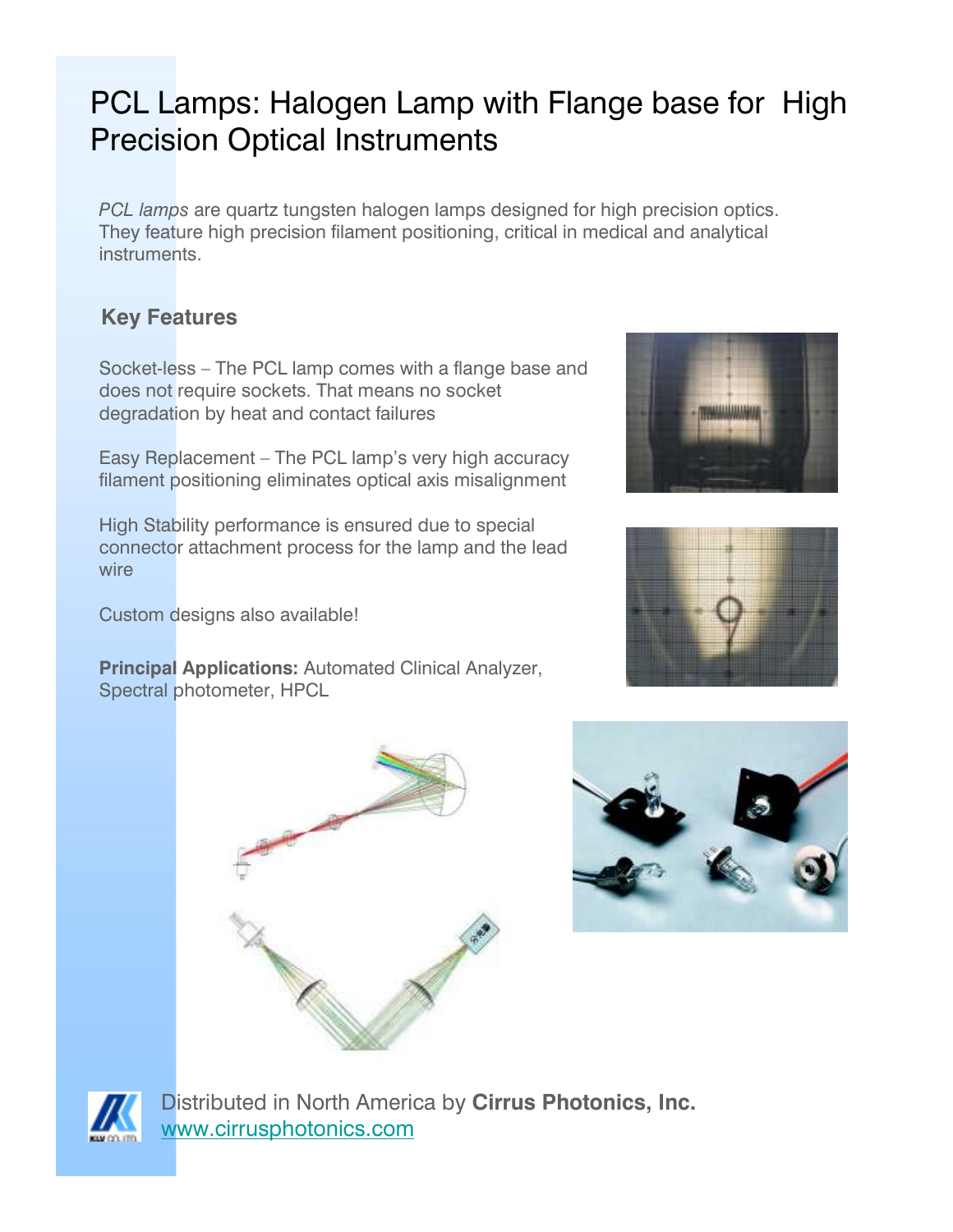## PCL Lamps: Halogen Lamp with Flange base for High Precision Optical Instruments

- Custom PCL lamp designs are also available
- User specified lamp and LCL (Light Center Length) options
- Select any shape and size of flange base
- With or without crimped lead wire terminals



Lead wires are directly connected to the lamp pins. The lamp is 'socket less' so there is no socket wear from replacement.



Distributed in North America by Cirrus Photonics, Inc. www.cirrusphotonics.com